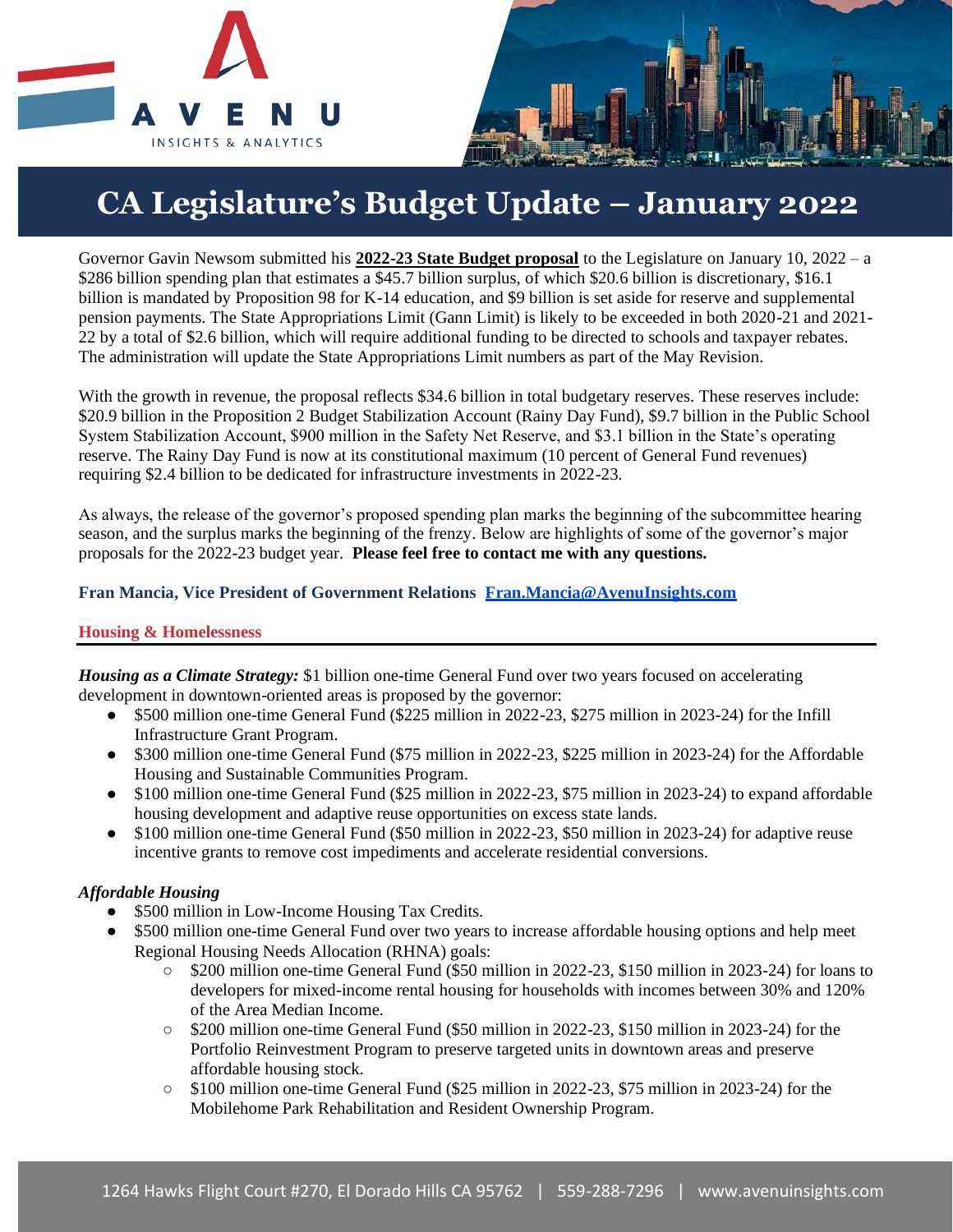*Homelessness:* In addition to the \$5.8 billion provided for homelessness included in the 2021-22 Budget Act for the 2022-23 budget year, the administration is proposing \$2 billion over two years to expand access to housing for individuals with complex behavioral health conditions living in encampments.

- \$1.5 billion General Fund over two years to the Behavioral Health Continuum Infrastructure Program for the purchase and installation of tiny homes and time-limited operational supports in the tiny homes or in other bridge housing settings.
- \$500 million one-time General Fund to invest in short and long-term rehousing for people living in encampments.

*Returning Home Well Program:* \$10.6 million General Fund annually for three years is proposed to continue the Returning Home Well Program which provides transitional housing to parolees at risk of housing insecurity or homelessness. The program has served more than 5,000 individuals since its establishment in 2020.

# *Pandemic Response*

*Fighting COVID-19:* The budget proposes to invest an additional \$2.7 billion to accelerate vaccine distribution, boosters, statewide testing, and increase medical personnel to meet current and future surges. This includes an augmentation of \$1.4 billion in the current budget year and \$1.3 billion in 2022-23.

*COVID-19 Response Costs:* The administration estimates direct emergency response costs from 2019-20 through 2022-23 to be \$13.9 billion for the COVID-19 pandemic. Governor Newsom is seeking early action by the Legislature to allocate \$1.4 billion for COVID-19 pandemic response exceeding funding provided by the 2021-22 Budget Act. Additionally, he is pushing for legislation to modify the previous COVID-19 Supplemental Paid Sick Leave policy.

# **Climate Change**

The 2022-23 governor's budget sets aside \$22.5 billion in one-time investments in the following climate sectors:

*Zero-Emission Vehicle (ZEV) Acceleration:* \$6.1 billion (\$3.5 billion General Fund, \$1.5 billion Proposition 98, \$676 million Greenhouse Gas Reduction Fund, and \$383 million Federal Funds) one-time targeted investments over the next five years to decarbonize California's vehicle sector. The 2022-23 budget includes:

- \$256 million for low-income consumer purchases of ZEV, and \$900 million to expand ZEV infrastructure access in low-income neighborhoods.
- \$935 million to add 1,000 zero-emission short-haul (drayage) trucks and 1,700 zero-emission transit buses, \$1.5 billion Proposition 98 to advance electric school buses, \$1.1 billion for zero-emission infrastructure, and \$400 million to enable port electrification.
- \$419 million to support transportation equity projects that increase access to zero-emission mobility in lowincome communities.
- \$200 million to invest in pilot projects in high carbon-emitting sectors to help maintain California's role as the hub of ZEV market creation and innovation, creating economic development opportunities.

*Transportation:* \$9.1 billion one-time General Fund and bond funds over two years is included in the proposed budget for transportation programs that align with climate goals:

- \$750 million General Fund for active transportation projects that support carbon-free options including bicycle and pedestrian safety projects.
- \$4.2 billion Proposition 1A bond funds for High-Speed Rail, \$3.25 billion General Fund for transit and rail projects, and \$500 million General Fund for high-priority rail safety improvements.
- \$400 million General Fund for projects that support climate resiliency and reduce infrastructure risk.

*Clean Energy:* \$2 billion (\$2.035 billion General Fund over two years, \$1.5 million Energy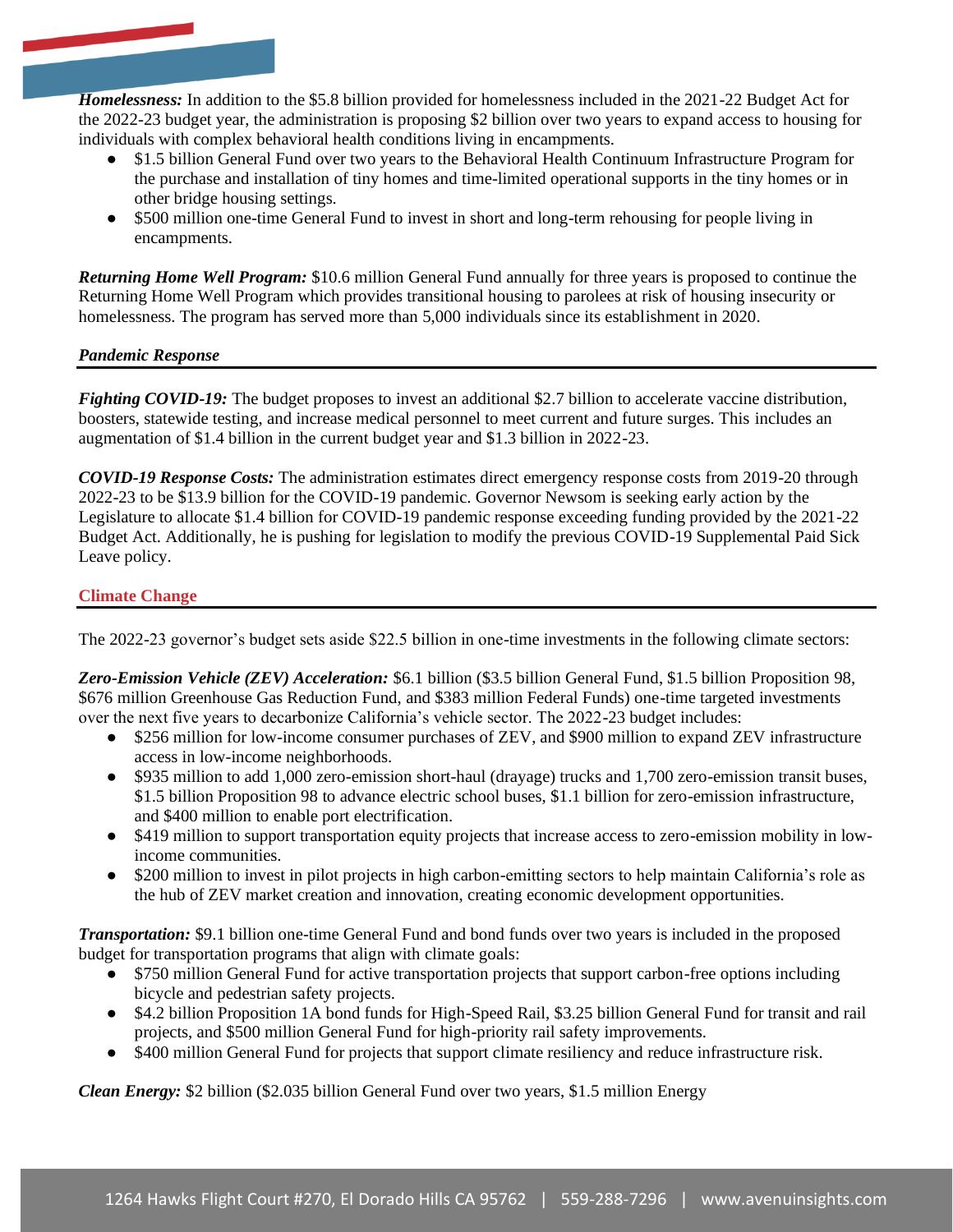Resources Programs Account in 2022-23, \$2.6 million Public Utilities Commission Utilities Reimbursement Account ongoing) for a Clean Energy Investment Plan to spur innovation and deployment of new clean energy technologies designed to drive down consumer costs. Investments include:

- \$380 million General Fund over two years for long duration storage projects to support grid reliability and provide the state with additional energy storage options during periods of low renewable power availability.
- \$100 million General Fund in 2022-23 to advance the use and production of green hydrogen which is critical in achieving carbon neutrality.
- \$210 million General Fund over two years to provide a grant program for the purchase and deployment of advanced technologies and equipment to decarbonize this sector, focusing on reducing pollutants in disadvantaged communities.
- \$85 million General Fund in 2022-23 providing grants for California food producers to install energy efficiency and renewable energy technologies that will reduce operating costs and climate emissions.
- \$45 million to create the Offshore Wind Energy Deployment Facility Improvement Program to advance the capabilities of deploying offshore wind energy in federal waters off California.
- \$240 million General Fund over two years to address temperature issues at the Oroville Dam that will allow a pump-storage project to operate at greater capacity.
- \$7 million General Fund in 2022-23 to support improvements to energy modeling activities to determine what types of electricity generation resources need to be built to meet state clean energy goals.
- \$962.4 million General Fund over two years: \$622.4 million for a statewide low-income direct-install building retrofit program, \$300 million for consumer rebates for building upgrades, and \$40 million for the adoption of ultra-low-global warming potential refrigerants.

*Lithium Valley Development:* Throughout the spring, the administration will work with the Legislature, the Lithium Valley Commission, and county and community partners to develop a model for revenue sharing and a fund that benefits Californians in regulating lithium extraction in the Imperial Valley.

# *Climate Health*

- \$25 million one-time General Fund for a grant program to develop regional Climate and Health Resilience Plans (as referenced in the HHS section above).
- \$10 million ongoing General Fund to track emerging or intensified climate-sensitive health impacts and diseases (as referenced in the HHS section above).
- \$350 million one-time General Fund for community health workers (as referenced in the HHS section above).
- \$30 million one-time Greenhouse Gas Reduction Fund for real-time pollution monitoring in disadvantaged communities.

*Climate Schools and Research:* The budget includes funding to develop career pathways for students to enter technology and climate-related fields, as well as infrastructure investments that reduce emissions, improve student health, and lower costs over the long term. Investments include:

- \$185 million one-time General Fund for climate initiatives at the University of California: \$100 million for climate research grants, \$50 million for regional climate innovation incubators, and \$35 million for climate workforce development and training hubs.
- \$20 million one-time General Fund for a grant to Carnegie Science to support 200 researchers focused on climate resilience.
- \$83 million one-time General Fund for the construction of the California State University (CSU) Bakersfield Energy Innovation Center.
- \$1.5 billion one-time Proposition 98 to support electric school buses (see ZEV Acceleration section above).
- \$50 million one-time General Fund for facilities upgrades at the CSU University Farms, providing a career pathway in climate resilience, food processing, and water and natural resources management.
- \$30 million one-time and \$3 million ongoing General Fund to expand the Farm to School Program's investments through integrated nutrition education and healthy food access.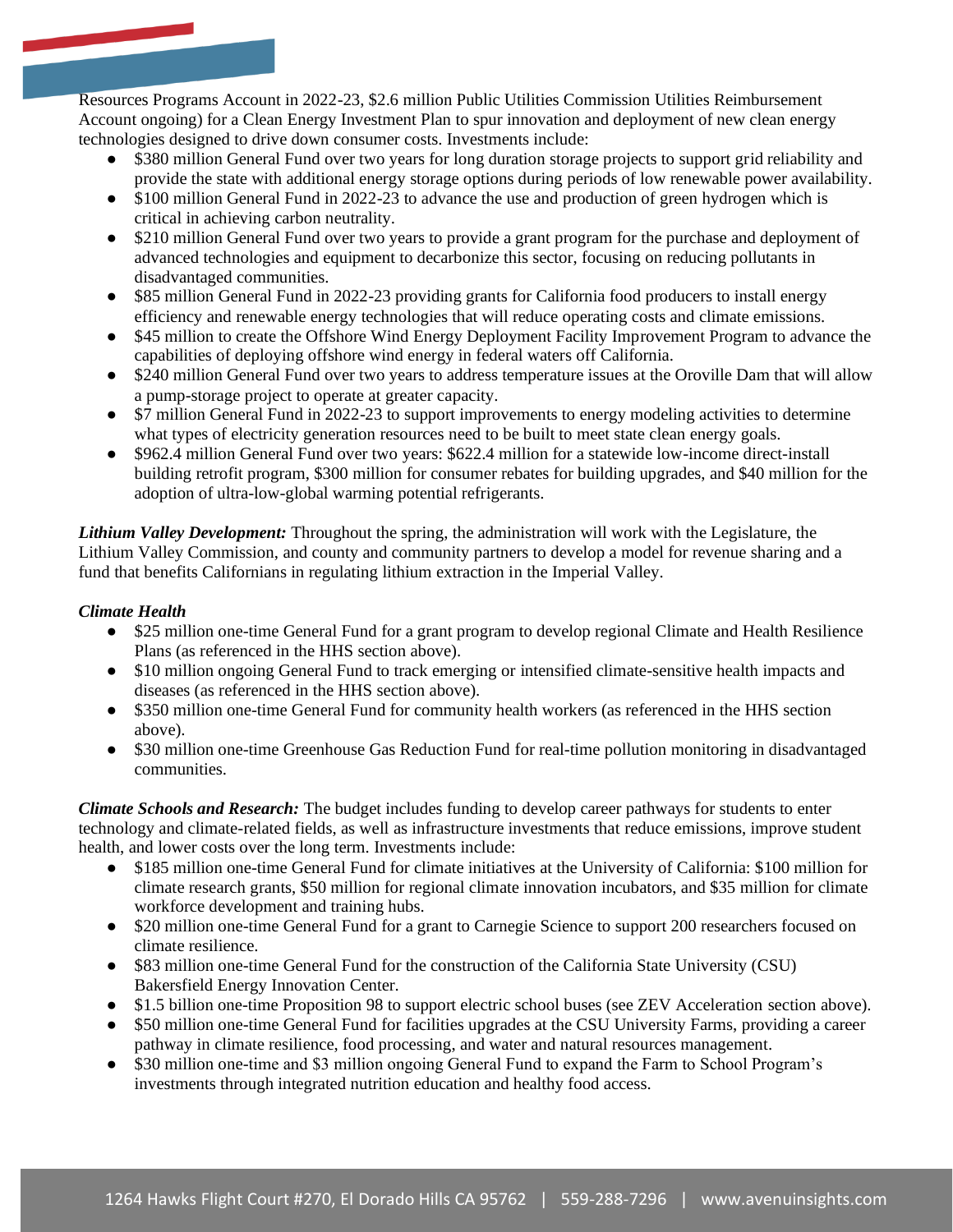*Climate Jobs and Opportunity:* \$465 million one-time General Fund over three years is proposed to continue expanding workforce strategies to reach climate goals:

- \$200 million one-time General Fund over two years to plug orphan or idle wells.
- \$15 million one-time General Fund to support a workforce training pilot to train displaced oil and gas workers in remediating legacy oil infrastructure.
- \$50 million one-time General Fund for a pilot support fund to address the needs of oil and gas workers facing displacement.
- \$110 million General Fund over three years for a Goods Movement Training Center in the Port of Los Angeles.
- \$60 million General Fund over three years to restart the Low Carbon Economy Workforce grant program.
- \$30 million one-time General Fund over two years to support community colleges and vocational training programs to train, develop, and certify forestry professionals.
- \$250 million General Fund per year for three years for companies headquartered in California working to mitigate climate change.
- \$100 million General Fund per year for three years to develop green energy technologies.

# *Wildfires*

- \$1.2 billion (\$800 million General Fund and \$400 million Greenhouse Gas Reduction Fund) one-time funding over the course of two years is included in the budget for forest health and fire prevention, broken down as follows: \$582 million for forest landscape, \$382 million for fuel breaks, \$110 million for regional investments, \$44 million for community protections, \$44 million for economic stimulus in the forest sector, \$38 million for new technology, and \$13 million for new positions and action plans as it relates to the new Office of Wildfire Technology.
- \$648 million for fire prevention: \$400 million to CAL FIRE for wildfire response and \$248 million for new firefighting equipment such as helitanks and fire crews.

*Drought:* \$750 million one-time General Fund to support drought resilience and response is contained in the budget:

- \$500 million for immediate drought support: \$180 million for water conservation programs, \$145 million for urban and small community drought relief, \$75 million for fish and wildlife protection, \$40 million for land repurposing, \$30 million for groundwater recharge projects, \$20 million for on-farm water conservation, and \$10 million in drought relief for small farmers.
- The remaining \$250 million is set aside for drought contingency support.

# *Extreme Heat*

- \$100 million is included in the budget to expand tree canopy and green infrastructure projects.
- \$25 million to reduce the impacts of extreme heat.
- \$25 million to support vulnerable residents experiencing extreme heat, wildfires, power outages, flooding, and other emergency situations related to the climate crisis.
- \$25 million for low-income weatherization upgrade programs.

*Nature-Based Solutions:* The governor's budget proposal includes \$382 million associated with investments supporting immediate drought response and long-term water resilience for natural systems, improved resilience of the State's forests and wetlands, expanding outdoor access, and protection for the ocean and California's coasts through restoration projects and improved community planning, among other things. Additionally, this helps reach California's goal of conserving 30 percent of the State's lands and coastal waters by 2030 (30x30).

# *Coastal Resilience*

- \$350 million is proposed for coastal wetland protection and restoration, and projects that build coastal resilience.
- \$50 million for projects that protect and restore healthy ocean and coastal ecosystems.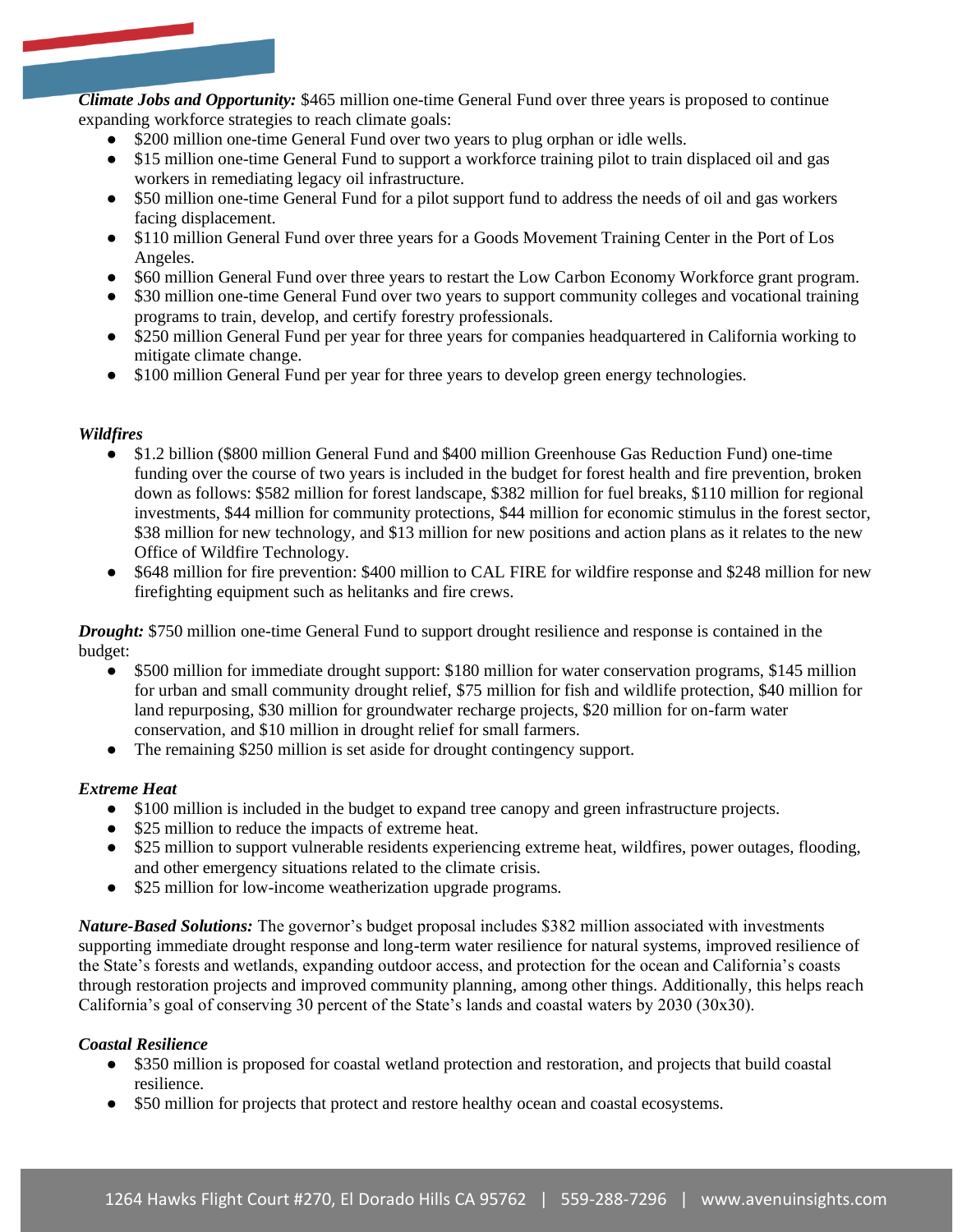## *Community Resilience*

- \$165 million is included in the budget for the Transformative Climate Communities Program to support catalytic projects in the most disadvantaged communities of California.
- \$135 million to provide direct investment in communities through capacity building grants, regional adaptation, and resilience projects.
- \$4.7 million ongoing to the California Climate Action Corps for service positions, volunteer opportunities, or individual action.

*Climate Smart Agriculture:* \$417 million is proposed by the governor to provide critical support for farmers and ranchers as they continue to work towards the State's climate goals:

- \$150 million for the Funding Agricultural Replacement Measures for Emission Reductions Program (FARMER) to support the replacement of equipment used in agricultural operations.
- \$85 million for the Healthy Soils Program to provide grants for on-farm conservation management practices designed to sequester carbon within the soil.
- \$48 million for livestock methane reduction programs.
- \$25 million to the Climate Catalyst Fund to support Climate Smart Agriculture loans.
- \$22 million to fund technical assistance grants for the development of conservation and carbon sequestration plans.
- \$15 million to implement the Pollinator Habitat Program in partnership with private landowners and federal, state, and local entities.

*Circular Economy:* A \$65 million investment (from General Fund and special funds) is included in the budget to support California's goals to reduce short-lived climate pollutants, including advancing organic waste infrastructure, edible food recovery, and non-organic waste recycling.

## **Emergency Response**

*Department of Forestry and Fire Protection:* The budget includes \$3.7 billion (\$2.7 billion General Fund) to provide 10,049 positions for CAL FIRE, for surge capacity and relief. The budget also sets aside an additional \$400 million General Fund on an ongoing basis to improve the health and wellness of CAL FIRE firefighters (see Wildfires section above).

*Wildfire and Forest Resilience Strategy:* The Budget proposes an additional \$1.2 billion over two years as part of a \$2.7 billion four-year investment to support critical wildfire resilience programs:

- \$482 million to enhance wildfire resilience across California's diverse landscapes by thinning forests, replanting trees, expanding grazing, and utilizing prescribed fire.
- \$100 million to help recover critical watersheds burned in catastrophic wildfires.
- \$382 million for CAL FIRE and the California Conservations Corps to complete strategic fuel breaks projects over the next several years.
- \$44 million for the California Governor's Office of Emergency Services (Cal OES), CAL FIRE, and the UC Fire Advisors program to improve defensible space and retrofits to "harden" homes and communities against wildfires.
- \$110 million for targeted regional investments that will include technical support to develop cross‑jurisdictional regional plans.
- \$38 million to support rigorous monitoring and science-based management necessary to achieve effective, long-term forest health and restoration.
- \$44 million to expand the wood product supply chain and workforce preparedness in the wildfire resilience sector.
- \$12.6 million General Fund (\$9.9 million ongoing) focused primarily on implementation of the Wildfire and Forest Resilience Action Plan, and identifying areas of the state as moderate and high fire hazard severity zones for enhanced coordination.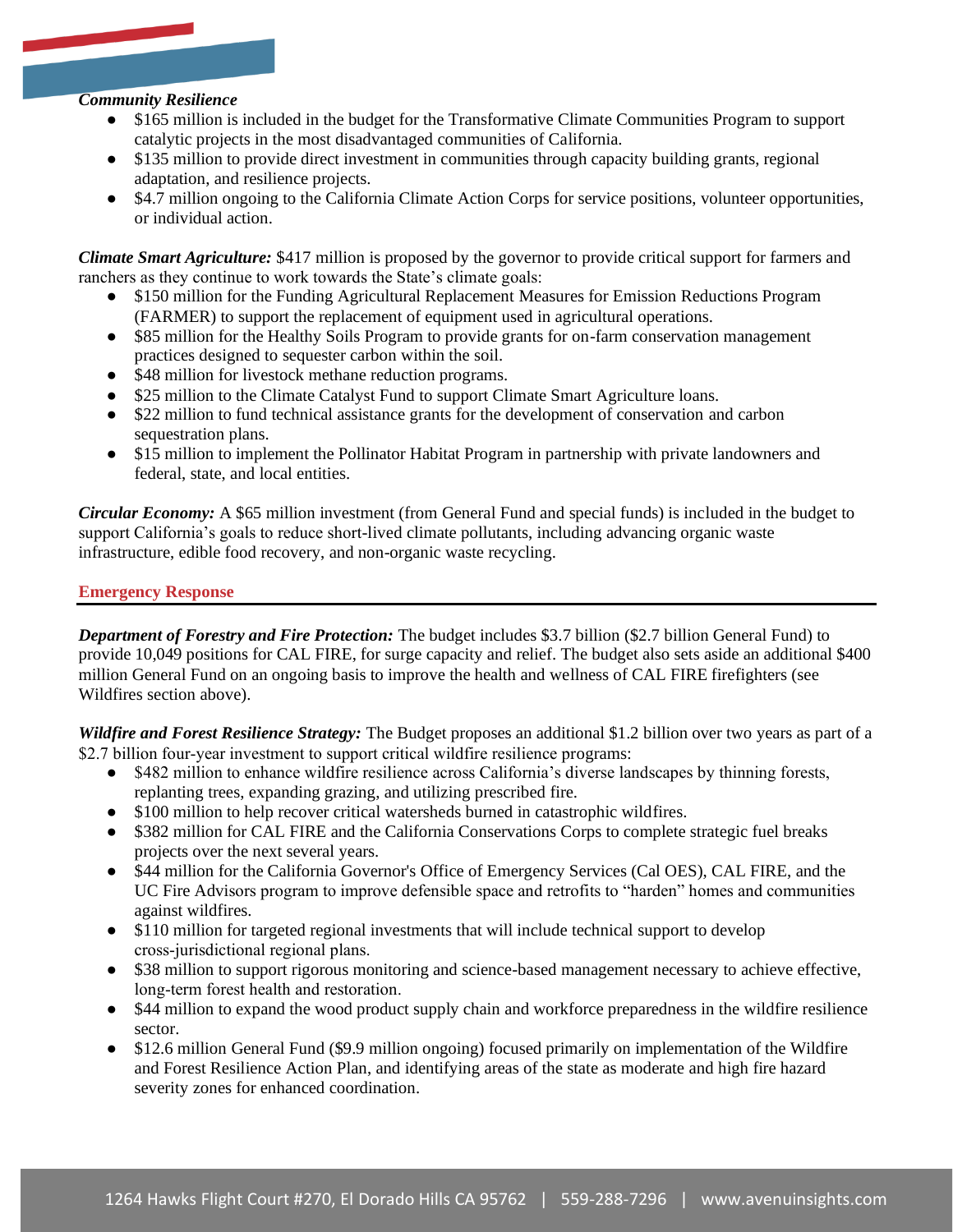

\$1.8 million General Fund (\$1.7 million ongoing) to establish the Office of Wildfire Technology Research and Development within CAL FIRE (as mandated by [SB 109, Chapter 239, Statutes of 2021\)](https://leginfo.legislature.ca.gov/faces/billTextClient.xhtml?bill_id=202120220SB109) to research emerging wildfire mitigation technology.

*Firefighting Surge Capacity:* The budget includes \$248.4 million for additional fire engines, fire suppression ground equipment, and fire crews:

- \$45 million General Fund annually for three years to secure ten additional helicopters.
- \$99 million General Fund in 2022-23 and \$11.7 million ongoing to purchase four additional Fire Hawk helicopters to support 24/7 operations.
- \$35.8 million General Fund in 2022-23 and \$2.8 million ongoing for surge capacity bulldozers and fire engines.
- \$68.6 million General Fund in 2022-23 and \$81.3 million ongoing to increase the overall number of permanent hand crews available.

*Critical Infrastructure Improvements:* The budget includes \$175.2 million (\$119.7 million General Fund and \$55.5 million Public Buildings Construction Fund) as part of a planned \$1.1 billion (\$429.5 million General Fund and \$671 million Public Buildings Construction Fund) over the next five years for the continuation and addition of critical major capital outlay projects statewide.

*Office of Emergency Services (OES):* \$2 billion (\$541.1 million General Fund) and 1,507 positions for Cal OES is included in the budget proposal.

*Strengthening California's Emergency Response Capacity and Capabilities:* \$61.9 million (\$61.6 million General Fund) is proposed to address the more frequent, complicated, and often simultaneous emergencies and disasters involving numerous counties and regions across the state:

- \$30 million to establish the Fire Integrated Real-time Intelligence System (FIRIS) program modernizing all hazard response and mutual aid system responders through technology.
- \$11.2 million General Fund in 2022-23 and \$10.9 million ongoing to enhance the California State Fire and Rescue Mutual Aid System's fire fleet.
- \$10 million ongoing General Fund to state entities for costs incurred for mission tasking that were not covered under a governor's state of emergency.
- \$5.8 million (\$5.5 million General Fund) and 20 positions to enhance Cal OES's regional response capacity and partnerships with local governments and other stakeholders.
- \$4.9 million ongoing General Fund to improve Cal OES's core operations and expand disaster logistics capabilities.

# *Emergency Preparedness Infrastructure*

- \$17.1 million ongoing General Fund to support research and development of the California Earthquake Early Warning Program.
- \$11.6 million General Fund to complete a renovated State Operations Center (SOC) at the Cal OES facility in Sacramento and enhanced site security renovations.

# **Natural Resources**

The governor's proposed budget includes total funding of \$11.2 billion (\$8.8 billion General Fund, \$1.8 billion special funds, \$610.8 million bond funds) for programs within the Natural Resources Agency.

*Department of Parks and Recreation:* \$756.9 million for the Outdoors for All Initiative:

- \$50 million one-time General Fund for the California Cultural and Art Installation in Parks Program that tells the story of California's valuable cultural and historical heritage and resources.
- \$50 million one-time General Fund for future State Parks infrastructure projects to increase equitable access to state parks.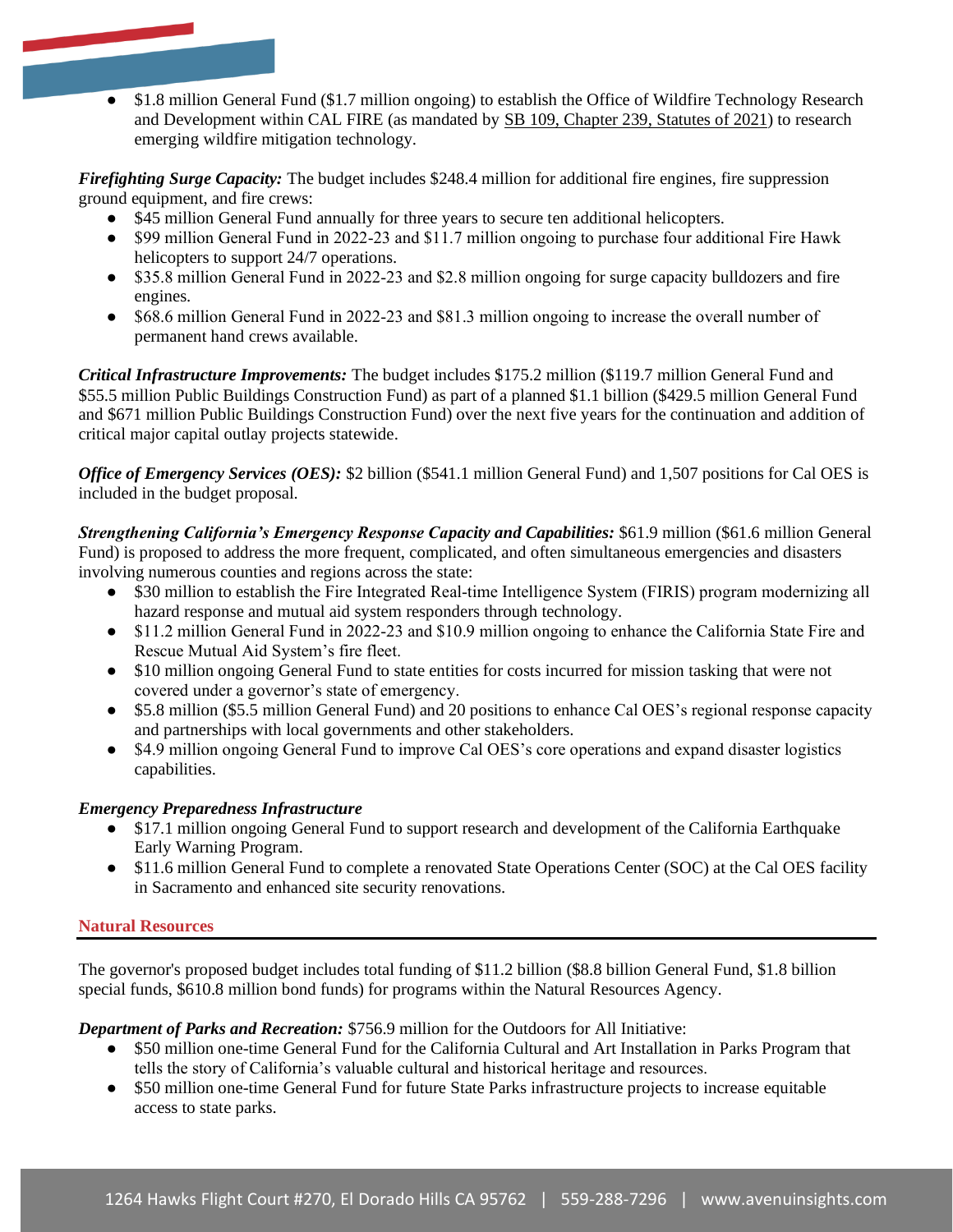

● \$9.8 million one-time General Fund to support California Native Americans' engagement and interpretation in state parks.

## **Environmental Protection**

\$6 billion (\$1.2 billion General Fund, \$4.4 billion special funds, \$372 million federal funds, and \$14.5 million bond funds) is included in the governor's proposal for programs within the California Environmental Protection Agency.

*Air Resources Board:* \$946 million Greenhouse Gas Reduction Fund is included for the following activities that address climate change:

- \$676 million as part of a \$6.1 billion five-year investment to expand zero-emission vehicle adoption (see ZEV Acceleration section above) building upon last year's \$3.9 billion investment for a total of \$10 billion over six years.
- \$240 million to support the Community Air Protection Program [\(AB 617, Chapter 136, Statutes of 2017\)](https://leginfo.legislature.ca.gov/faces/billTextClient.xhtml?bill_id=201720180AB617), which reduces emissions in communities with disproportionate exposure to air pollution through targeted air monitoring.
- \$30 million to deploy real-time pollution monitoring in disadvantaged communities (see Climate Health section above).
- \$7.6 million Air Pollution Control Fund for the Air Resources Board to continue implementing the Heavy-Duty Vehicle Inspection and Maintenance Program [\(SB 210, Chapter 298, Statutes of 2019\)](https://leginfo.legislature.ca.gov/faces/billTextClient.xhtml?bill_id=201920200SB210).
- \$1.8 million Air Pollution Control Fund ongoing for four positions to establish the new Office of Racial Equity at the Air Resources Board.

*Department of Toxic Substances Control (DTSC):* The governor proposes a total of \$49.5 million (various special funds) in 2022-23 and \$50.8 million (various special funds) ongoing to address areas identified as high risk as part of the Cleanup in Vulnerable Communities Initiative.

## **Administration of Justice**

*Retail Theft:* \$356 million General Fund over three years (\$132 million in 2022-23) is proposed:

- \$85 million annually through 2024-25 for competitive grants administered by the BSCC for local law enforcement to combat organized retail crime.
- \$10 million annually through 2024-25 for competitive grants to local District Attorneys to create retail theft prosecution teams.
- \$6 million in 2022-23 (a total of \$15 million annually) for the California Highway Patrol to expand and make permanent its Organized Retail Theft Taskforce and work with local law enforcement in the Bay Area, Sacramento, San Joaquin Valley, Los Angeles, and San Diego regions.
- \$6 million annually through 2024-25 and \$500,000 ongoing for the Department of Justice (DOJ) to support regional task forces combating organized retail theft and prosecute cases spanning multiple jurisdictions.
- \$5 million for the DOJ to continue anti-crime task forces including High Impact Investigation Teams, Los Angeles interagency efforts, and task forces to combat human trafficking and gangs.
- \$20 million one-time for grants to small businesses that have been the victim of or suffered damage caused during a retail theft.

## *Guns and Drugs*

- \$25 million one-time General Fund for a competitive grant program supporting local gun buyback programs.
- \$20 million one-time General Fund to expand the Military Department's drug interdiction efforts in four High Intensity Drug Trafficking Areas in California.
- \$2 million ongoing General Fund to support the Firearm Violence Research Center at UC Davis.

*Community Corrections Performance Incentive Grant:* \$115 million one-time General Fund is included in the governor's budget for [SB 678, Chapter 608, Statutes of 2009.](https://leginfo.legislature.ca.gov/faces/billTextClient.xhtml?bill_id=200920100SB678)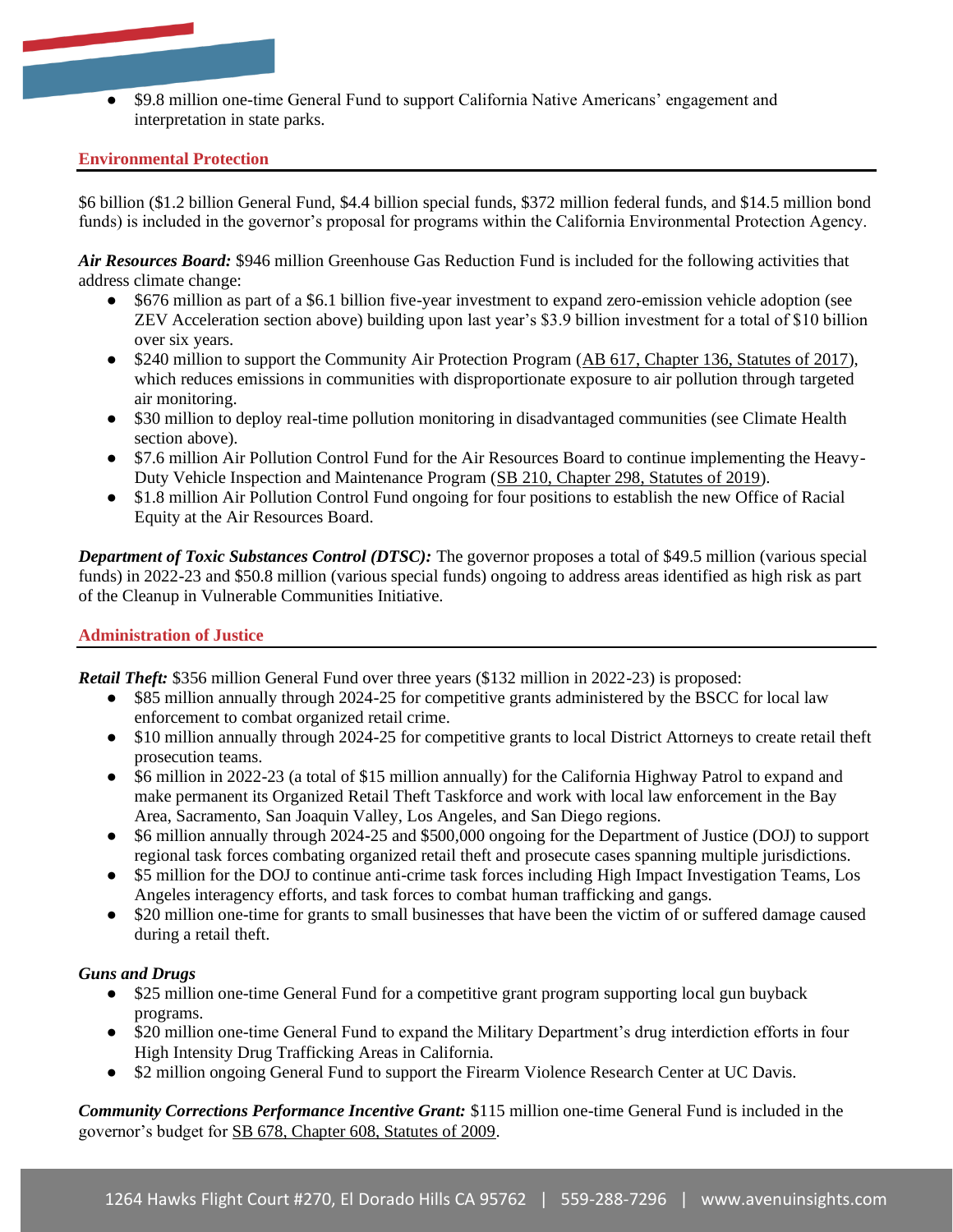#### *Bureau of Firearms*

- \$5.2 million one-time Dealer Record of Sale (DROS) Special Account is proposed in the governor's budget to continue planning and development of combining and modernizing firearms tracking systems.
- \$2.3 million (\$6,000 General Fund and \$2.3 million DROS Special Account) in 2022-23, increasing to \$3.5 million in 2023-24, and \$973,000 to implement modifications to the DOJ's firearms database for firearm transfers.
- \$223,000 ongoing General Fund for the accelerated implementation and workload for firearm precursor parts legislation - [AB 879, Chapter 730, Statutes of 2019.](https://leginfo.legislature.ca.gov/faces/billTextClient.xhtml?bill_id=201920200AB879)
- \$327,000 General Fund in 2022-23, and \$306,000 ongoing to analyze and report local law enforcement agency illegal firearm information to the DOJ.

*Integrated Substance Use Disorder Treatment Program (ISUDT):* \$126.6 million General Fund in 2022-23 and \$162.5 million ongoing is proposed to expand the ISUDT Program to treat individuals with substance use disorders.

*Judgeships:* \$42.6 million General Fund in 2022-23 and \$42.3 million ongoing for 23 additional superior court judgeships allocated based on the Judicial Council's 2020 Judicial Needs Assessment is contained in the budget proposal.

*Remote Access to Court Proceedings:* \$33.2 million General Fund in 2022-23 and 2023-24 and \$1.6 million ongoing to implement and support remote access to courtroom proceedings as required by [AB 716, Chapter 526,](https://leginfo.legislature.ca.gov/faces/billTextClient.xhtml?bill_id=202120220AB716)  [Statutes of 2021](https://leginfo.legislature.ca.gov/faces/billTextClient.xhtml?bill_id=202120220AB716) is included in the budget proposal.

## **Labor and Workforce Development**

*Expanding the Care Economy:* \$1.7 billion over three years to create opportunities to recruit, train, hire, and advance the health and human services workforce is proposed in Governor Newsom's budget.

- \$350 million General Fund for 25,000 new community health workers by 2025 (as mentioned in the HHS section above);
- \$340 million General Fund for High Road Training Partnerships;
- \$270 million General Fund to increase nurses and health care workers;
- \$210 million General Fund for social work training, stipends, and scholarships;
- \$130 million one-time Proposition 98 General Fund for healthcare vocational pathways for English learners;
- \$120 million General Fund for psychiatric workforce;
- \$90 million General Fund for the Employment Training Panel to support job entry and career advancement for health and human services workers (\$40 million for social worker training);
- \$60 million General Fund for scholarships and loan repayment programs in healthcare and social work for multilingual applicants;
- \$60 million General Fund to expand Emergency Medical Technicians;
- \$26 million for opioid treatment providers;
- \$20 million one-time General Fund for reproductive health care providers (as mentioned in the HHS section above);
- \$12 million one-time General Fund for Tribal Health Programs (as mentioned in the HHS section above); and
- \$3 million General Fund for the Workforce Education and Training Council to research best practices and strategies to build the healthcare workforce.

*Employment Development Department:* \$133.9 million (\$121.2 million General Fund) is proposed to continue supporting EDD's development of IT systems, improve service, and prevent fraud.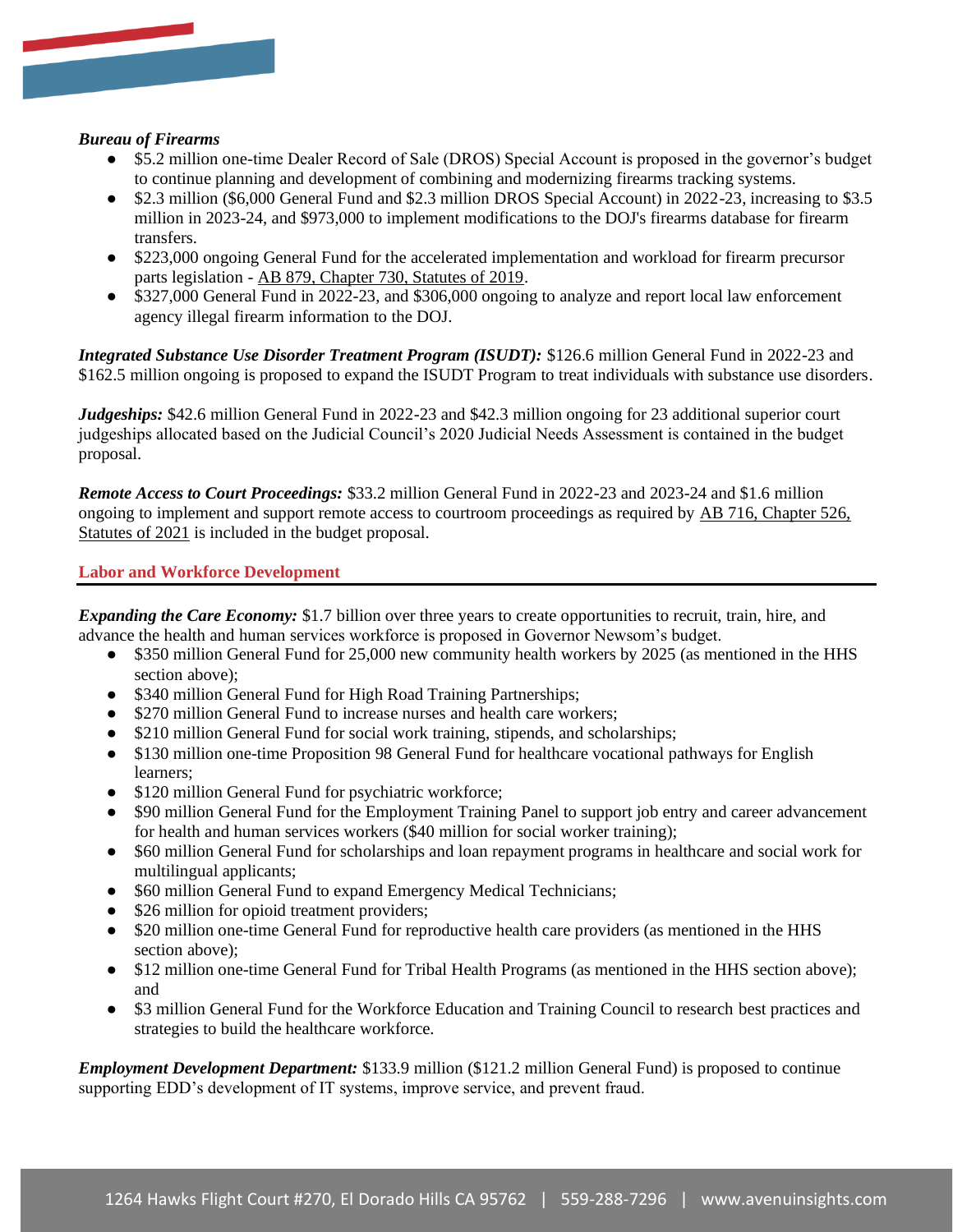*Unemployment Insurance Debt:* California owes \$19.4 billion to the federal government for unemployment insurance debt. The governor is proposing \$3 billion General Fund over two years to begin paying down that debt, in addition to \$470.1 million one-time General Fund to pay interest on the debt.

# **Transportation**

The governor's budget proposes almost \$15 billion for transportation programs and projects that align with climate goals, advance public health and equity, and competitively position the State to pursue significant federal investment through the Infrastructure Investment and Jobs Act and other federal funding programs. These investments would support climate resiliency and reduce risks from climate impacts, advance projects statewide to improve rail and transit connectivity between state and local/regional services, and enhance safety and access for bicyclists and pedestrians.

*SB 1 Implementation:* Caltrans continues to use the substantial increase in transportation revenues provided through [SB 1, Chapter 5, Statutes of 2017,](https://leginfo.legislature.ca.gov/faces/billTextClient.xhtml?bill_id=201720180SB1) to address the backlog of maintenance and repairs on the state highway system, with a focus on "fix it first" projects.

## *Federal Infrastructure Investment and Jobs Act (IIJA)*

- California is estimated to receive almost \$40 billion of formula-based transportation funding over the next five years for various programs:
	- Existing surface transportation, safety, and highway performance apportioned
	- programs;
	- A new bridge replacement, rehabilitation, preservation, protection, and
	- construction program;
	- $\circ$  A new program that will support the expansion of an electric vehicle (EV) charging
	- network;
	- A new program to advance transportation infrastructure solutions that reduce
	- greenhouse gas emissions;
	- A new program to help states improve resiliency of transportation infrastructure; and
	- Improving public transportation options across the state.
- A \$1.8 billion increase in 2021-22 and \$1.9 billion increase in 2022-23 to base Federal Highway Administration transportation funding levels, with an additional funding increase by \$385 million in 2021- 22 and \$423 million in 2022-23 for Federal Transit Administration base transit funding.
- The IIJA also includes over \$100 billion in new competitive grants or augmentations to existing grant programs nationwide over five years for a variety of highway, safety, transit, rail, energy, and other activities.

*State Transportation Infrastructure Package:* The budget invests an additional \$9.1 billion related to ZEV efforts (see ZEV Acceleration section above):

- \$4.2 billion to complete electrified high-speed rail construction in the Central Valley.
- \$2 billion to invest in high-priority transit and rail infrastructure projects.
- \$1.25 billion to Southern California transit and rail projects focusing on mobility and greenhouse gas reduction.
- \$750 million to transform the State's active transportation networks: \$500 million for Active Transportation Program projects, \$150 million to establish the Reconnecting Communities: Highways to Boulevards Pilot Program, and \$100 million for bicycle and pedestrian safety projects (see Transportation section above).
- \$500 million for critical safety improvements in high priority grade separation projects.
- \$400 million for state and local climate adaptation projects that support climate resiliency.

*Supply Chain Resilience and Port Infrastructure Investments:* The budget proposes \$2.3 billion for supply chain investments, including \$1.2 billion for port, freight, and goods movement infrastructure and \$1.1 billion for related areas such as workforce training and ZEV equipment and infrastructure in the supply chain.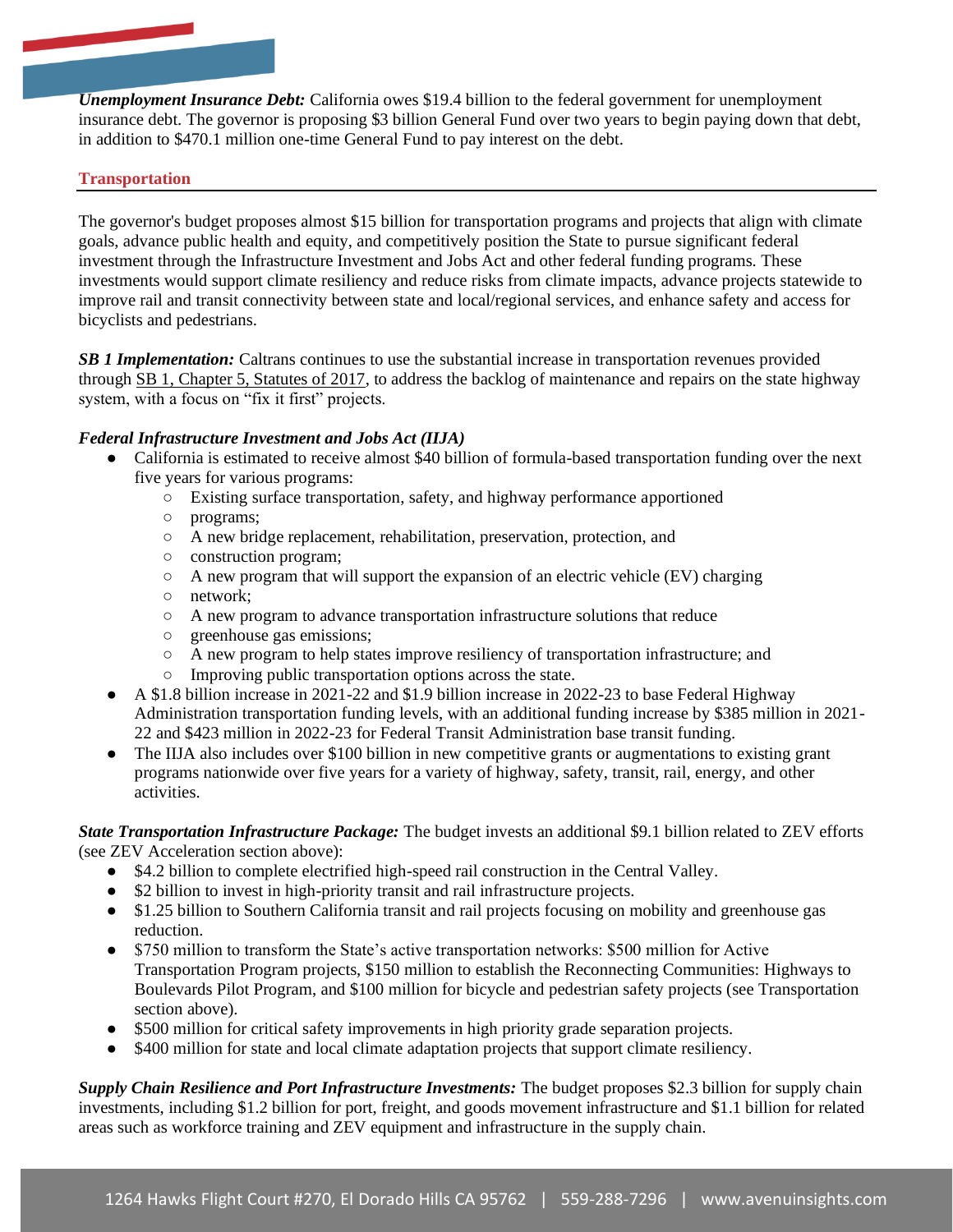- \$1.2 billion for port-related high-priority projects that increase goods movement capacity on rail and roadways.
- \$875 million for zero-emission port equipment and infrastructure.
- \$110 million for a training campus, to support workforce resilience in the face of supply chain disruption.
- \$40 million to enhance California's capacity to issue Commercial Driver's Licenses.
- \$30 million for the Governor's Office of Business and Economic Development (GO-Biz) to provide funding for operational and process improvements at the ports.

*Clean California Initiative:* The Budget proposes \$100 million General Fund to continue the Clean California Local Grant Program providing grants to cities, counties, transit agencies, tribal governments and other government agencies to beautify their communities.

*Relief to California Consumers:* The budget proposes to forego the annual inflation adjustment to the per gallon fuel excise tax rate scheduled to occur on July 1, 2022. The annual inflation adjustment will be resumed by 2023- 24.

# **General Government**

*Broadband:* The governor's budget proposal did not contain new funding or policy pertaining to broadband, however noted that the California Public Utilities Commission plans to make last-mile project grants available this year using both state and federal funding.

# *California Arts Council*

- \$30 million one-time General Fund over three years to support 14 existing cultural districts and expand the cultural districts program.
- \$173,000 ongoing General Fund to support the California Poet Laureate, California Youth Poet Laureate, and provide outreach and technical assistance to counties for literary arts programs.
- \$50 million one-time for the Department of Parks and Recreation to create new California Cultural and Art Installations in the Parks Program for state and local parks.

*Cannabis:* \$13.6 million Cannabis Tax Fund in 2022-23 is included in the budget proposal for the following initiatives:

- \$5.5 million for a unified licensing system;
- \$2 million to develop a data warehouse; and
- \$6.1 million to launch a consumer awareness campaign to assist the public in identifying licensed, legal operators and products.

The administration stated its intent to develop a local government grant program in opening up legal retail access as well as expressed support for cannabis tax reform to help stabilize the legal market.

*Cannabis Tax Fund:* \$594.9 million a decrease of \$34.2 million from the current fiscal year, is estimated for 2022- 23 in the Cannabis Tax Fund:

- \$356.9 million for education, prevention, and treatment of youth substance use disorders and school retention;
- \$119 million for clean-up, remediation, and enforcement of environmental impacts created by illegal cannabis cultivation; and
- \$119 million for public safety activities.